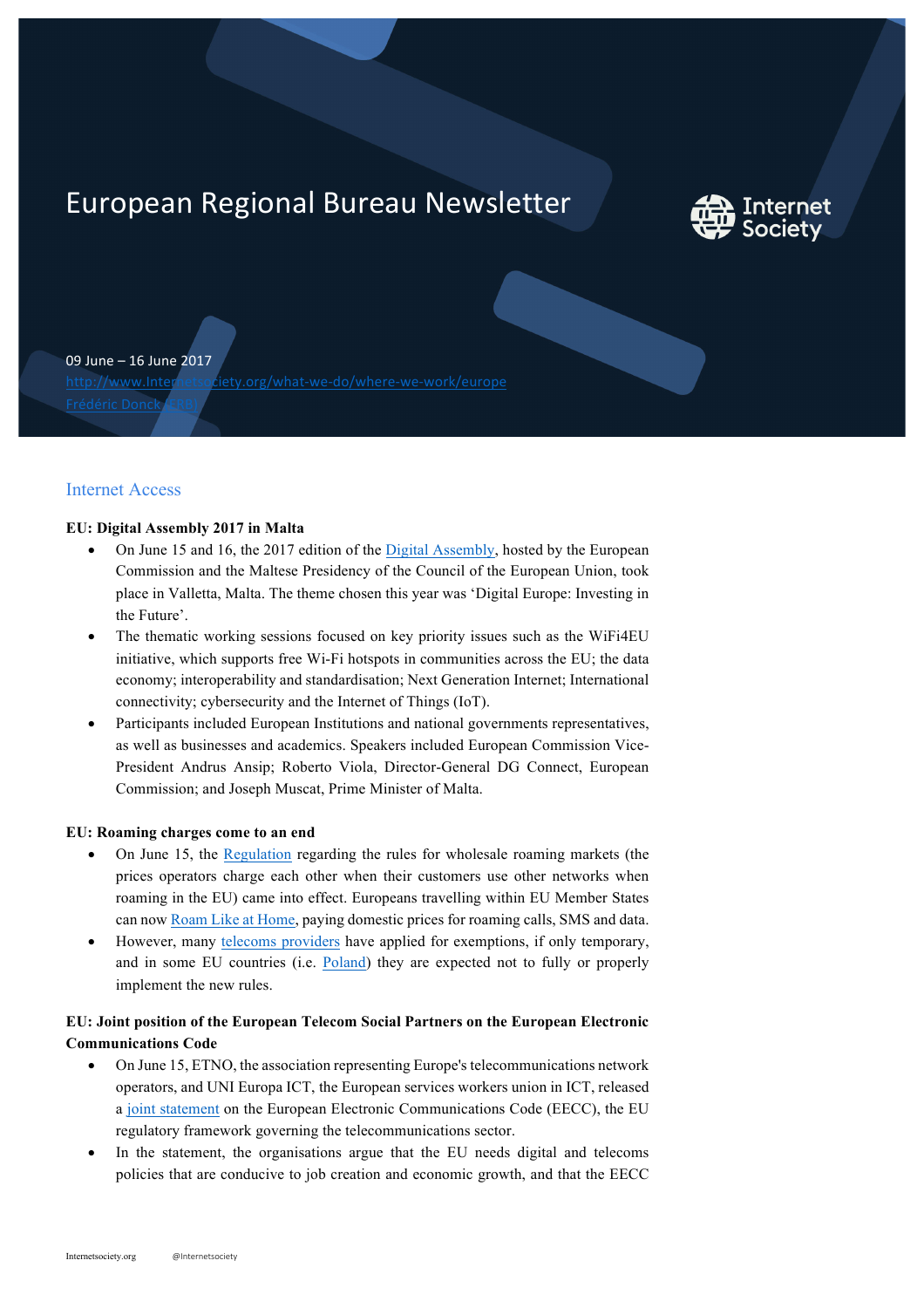plays a crucial role in this, stimulating higher levels of investment in the telecoms sector.

• The paper also stresses the need for the timely and consistent availability of spectrum for the mobile industry, crucial for the success of 5G. Moreover, it highlights that longer license durations and incentives to invest are necessary for the telecom industry to increase infrastructure investment in Europe.

## **EU: Council of the EU: Working Party (WP) on Telecommunications and Information Society meet on 21 June**

- On June 21, the WP on Telecommunications and Information Society of the Council of the European Union, which handles policy issues related to ICT and infrastructure, Internet and the Digital Single Market, will hold its next meeting.
- The agenda includes a discussion on the proposal for a Directive of the European Parliament and of the Council establishing the European Electronic Communications Code (EECC), the regulatory framework governing the telecommunications sector.
- The WP will also hold an exchange of views on the Spectrum section of the EECC and of the Council Presidency text on Spectrum.

## **Trust**

#### **EU: Article 29 WP addressed European Commission on EU-US Privacy Shield**

- On 13 June, the Article 29 Working Party (made up made up of a representative from the data protection authority (DPA) of each EU Member State) sent a letter to the European Commission outlining what they want to see in the EU-U.S. data transfer deal, the so-called "Privacy Shield."
- Article 29 WP asks for "precise evidence" on how U.S. intelligence services gather data and an explanation from U.S. authorities on when President Donald Trump's administration will fill vacant positions of officials in charge of the protection of EU citizens' data.
- The Privacy Shield deal was struck a year ago and will be discussed when the European Commission visits Washington in September.

#### **EU: EU-Japan free trade deal to cover data flows?**

- The EU and Japan will aim to reach a political agreement on their Free Trade Agreement (FTA) / Economic Partnership Agreement (EPA) in early July, but data flows will likely be absent as the EU position on the matter is not sufficiently mature.
- Although 15 countries last month pushed for a more "ambitious" (read: trade-friendly) stance, other heavyweight countries like France have made it difficult for the Council of the EU to pressure the European Commission.

## **EU: upcoming Estonian Presidency of the Council of the EU aims to make progress on single market packages**

- On June 14, the Estonian Deputy Minister for EU Affairs Maasikas presented his country's priorities for its Presidency of the Council of the EU (July – December 2017) during the European Parliament's plenary session in Strasbourg.
- He confirmed that Estonia will aim to make headway on the target of completing all single market packages by 2018, focusing in particular on the Digital Single Market, the Audiovisual Media Services Directive and Electronic Communication Code.
- "Free movement of data is also important to us and we aim to make progress both on the Regulation on e-Privacy and on EU internal data protection rules", Mr Maasikas said.